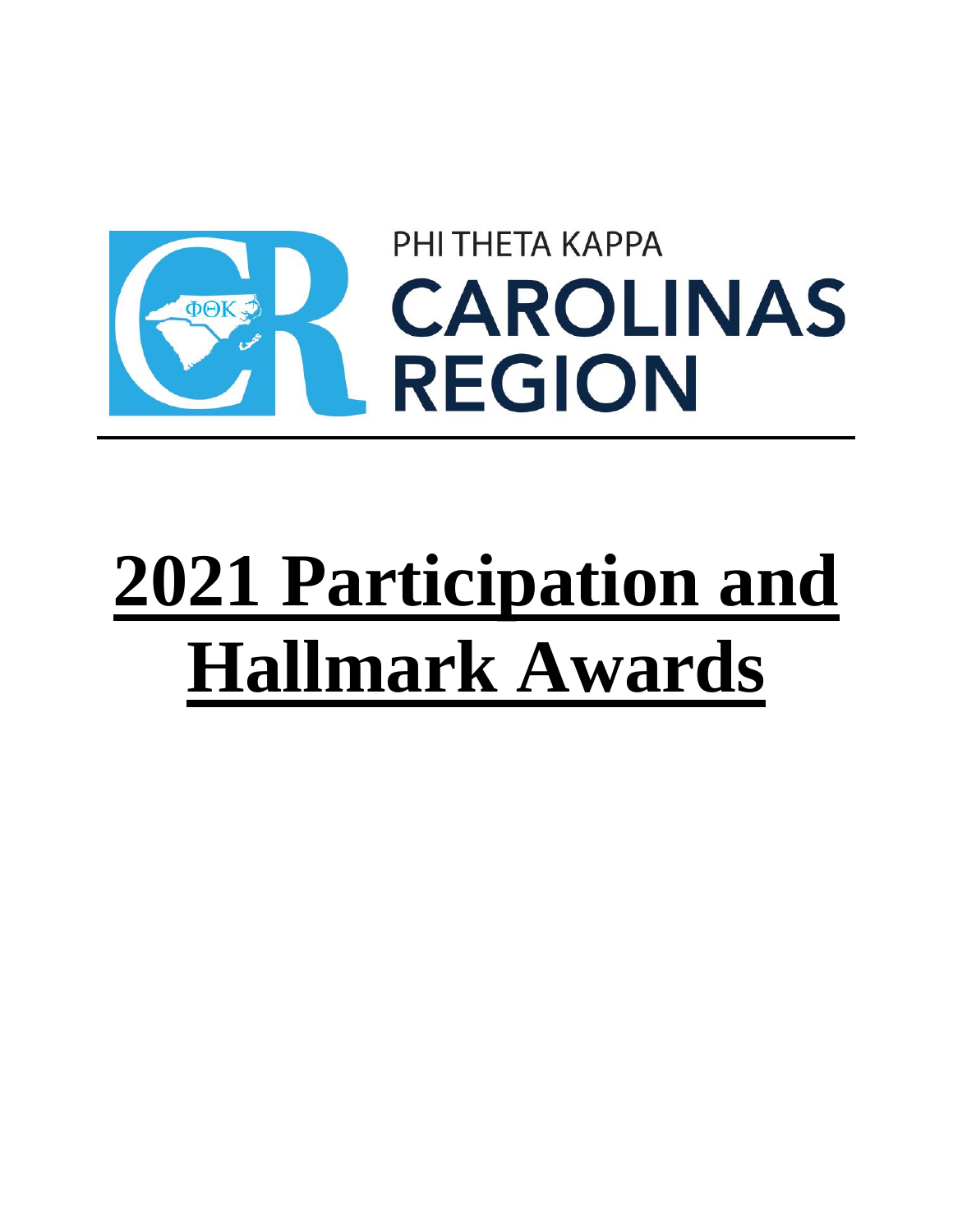## **2021 Carolinas Region Participation Awards**

*These awards were presented on Friday afternoon at the regional convention.*

## **2021 Carolinas Region Service Project Awards Serving the Carolinas**

| <b>Chapter</b>            | <b>College</b>                                   |
|---------------------------|--------------------------------------------------|
| Alpha Rho Upsilon         | <b>Blue Ridge Community College</b>              |
| Alpha Lambda Pi           | Caldwell Community College & Technical Institute |
| Alpha Chi Sigma           | <b>Cape Fear Community College</b>               |
| Beta Delta Pi             | <b>Carteret Community College</b>                |
| Beta Eta Pi               | <b>Central Carolina Technical College</b>        |
| Alpha Phi Nu              | <b>Craven Community College</b>                  |
| Tau Beta                  | Davidson-Davie Community College                 |
| Alpha Omega Nu            | <b>Edgecombe Community College</b>               |
| Alpha Nu Sigma            | Horry-Georgetown Technical College               |
| <b>Beta Upsilon Delta</b> | <b>Nash Community College</b>                    |
| Alpha Upsilon Theta       | <b>Piedmont Community College</b>                |
| Beta Nu Upsilon           | <b>Pitt Community College</b>                    |
| <b>Beta Theta Rho</b>     | <b>Randolph Community College</b>                |
| Alpha Tau Beta            | <b>Sandhills Community College</b>               |
| Beta Sigma Psi            | <b>Spartanburg Community College</b>             |
| Alpha Psi Upsilon         | <b>Stanly Community College</b>                  |
| Alpha Xi Tau              | <b>Surry Community College</b>                   |
| Alpha Epsilon Omicron     | <b>Trident Technical College</b>                 |
| Alpha Nu Tau              | <b>Wilson Community College</b>                  |
| Alpha Alpha Iota          | <b>York Technical College</b>                    |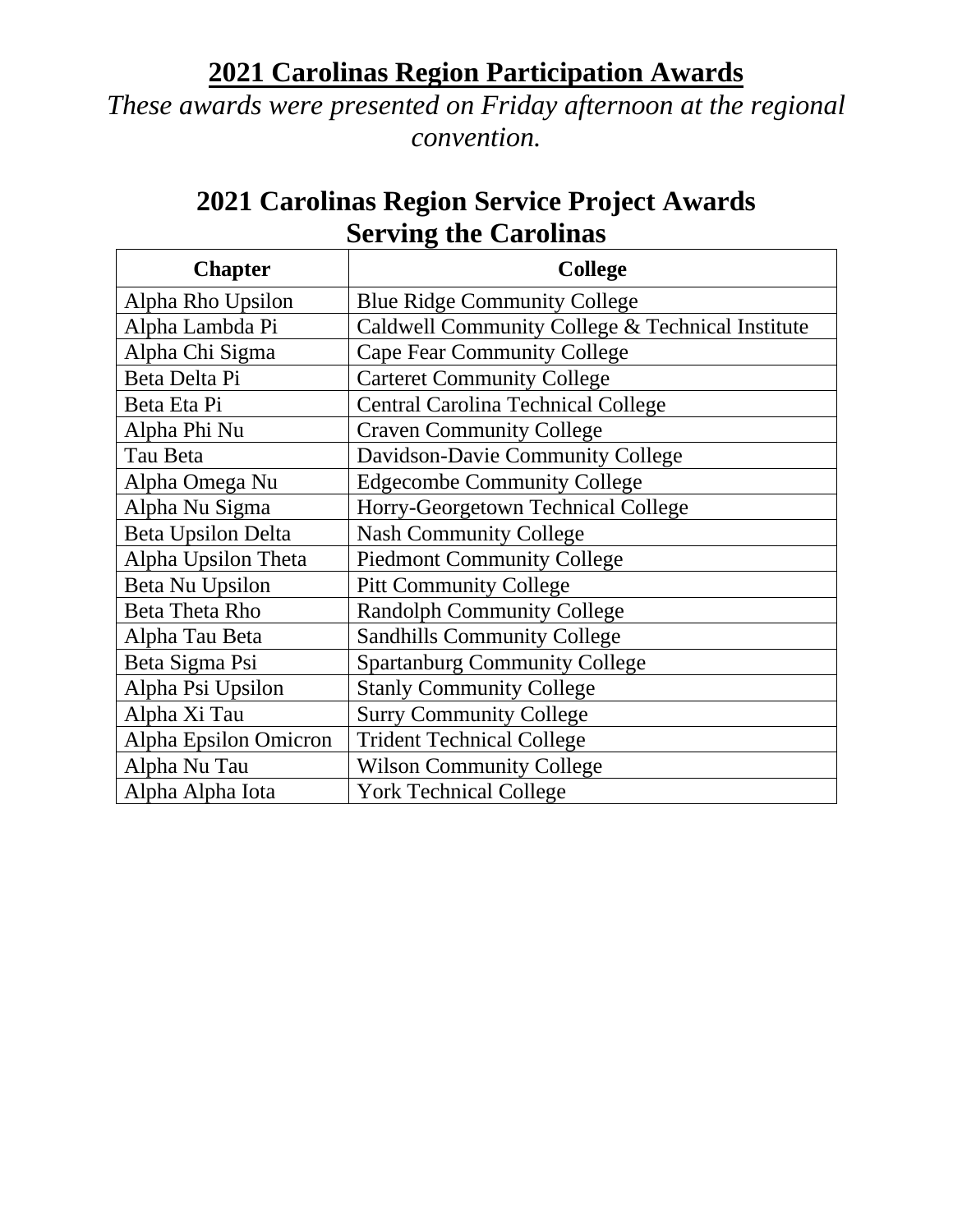## **2021 Carolinas Region Honors in Action Project Awards Theme 2: Natural and Constructed Environments**

| <b>Chapter</b>        | <b>College</b>                            |  |
|-----------------------|-------------------------------------------|--|
|                       |                                           |  |
| Alpha Rho Upsilon     | <b>Blue Ridge Community College</b>       |  |
| Alpha Chi Sigma       | <b>Cape Fear Community College</b>        |  |
| Beta Delta Pi         | <b>Carteret Community College</b>         |  |
| Beta Eta Pi           | <b>Central Carolina Technical College</b> |  |
| Alpha Phi Nu          | <b>Craven Community College</b>           |  |
| Tau Beta              | Davidson-Davie Community College          |  |
| Alpha Omega Nu        | <b>Edgecombe Community College</b>        |  |
| Alpha Nu Sigma        | Horry-Georgetown Technical College        |  |
| Beta Nu Upsilon       | <b>Pitt Community College</b>             |  |
| <b>Beta Theta Rho</b> | <b>Randolph Community College</b>         |  |
| Alpha Xi Tau          | <b>Surry Community College</b>            |  |
| Alpha Epsilon Omicron | <b>Trident Technical College</b>          |  |
| Alpha Nu Tau          | <b>Wilson Community College</b>           |  |
| Alpha Alpha Iota      | <b>York Technical College</b>             |  |

# **2021 Carolinas Super Stars**

| <b>Chapter</b>         | <b>College</b>                            |
|------------------------|-------------------------------------------|
| Alpha Chi Sigma        | <b>Cape Fear Community College</b>        |
| <b>Beta Delta Pi</b>   | <b>Carteret Community College</b>         |
| Alpha Phi Nu           | <b>Craven Community College</b>           |
| <b>Tau Beta</b>        | <b>Davidson-Davie Community College</b>   |
| Alpha Omega Nu         | <b>Edgecombe Community College</b>        |
| Alpha Nu Sigma         | <b>Horry-Georgetown Technical College</b> |
| <b>Beta Nu Upsilon</b> | <b>Pitt Community College</b>             |
| Alpha Xi Tau           | <b>Surry Community College</b>            |
| <b>Alpha Nu Tau</b>    | <b>Wilson Community College</b>           |
| Alpha Alpha Iota       | <b>York Technical College</b>             |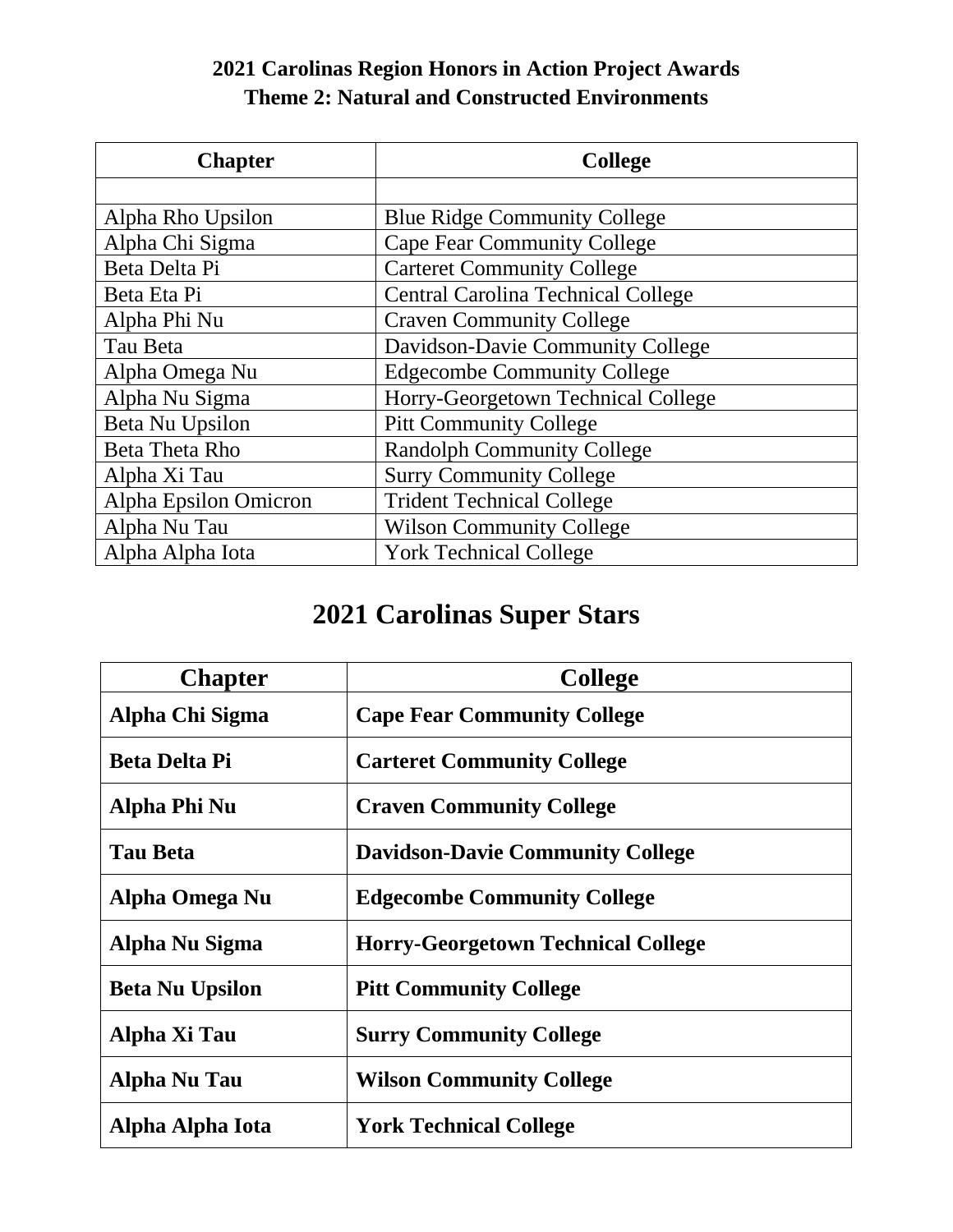## **2021 Carolinas Region Competitive Edge Awards**

| <b>Name</b>              | <b>Chapter</b>        | <b>College</b>                              |
|--------------------------|-----------------------|---------------------------------------------|
|                          |                       |                                             |
| <b>Hannah Cotton</b>     | Alpha Chi Sigma       | <b>Cape Fear Community College</b>          |
| <b>Eric Donner</b>       | Alpha Chi Sigma       | <b>Cape Fear Community College</b>          |
| Jason Durgala            | Alpha Chi Sigma       | <b>Cape Fear Community College</b>          |
| Kysheim Robinson         | Alpha Chi Sigma       | <b>Cape Fear Community College</b>          |
| <b>Jennifer Fox</b>      | Beta Delta Pi         | <b>Carteret Community College</b>           |
| <b>Melanie Russell</b>   | Beta Delta Pi         | <b>Carteret Community College</b>           |
| Victoria Lundgren        | Alpha Tau Rho         | <b>Coastal Carolina Community College</b>   |
| <b>Scott Siebor</b>      | Alpha Tau Rho         | <b>Coastal Carolina Community College</b>   |
| <b>Beverly Smith</b>     | Alpha Tau Rho         | <b>Coastal Carolina Community College</b>   |
| <b>Kaycee Bailey</b>     | Alpha Phi Nu          | <b>Craven Community College</b>             |
| Nathan Gallman           | Alpha Phi Nu          | <b>Craven Community College</b>             |
| Alexandra Van Apeldoorn  | Alpha Phi Nu          | <b>Craven Community College</b>             |
| <b>Hunter Marsh</b>      | Tau Beta              | Davidson-Davie Community College            |
| Shirin Alhroob           | Alpha Mu Rho          | <b>Forsyth Technical Community College</b>  |
| <b>James Coe</b>         | Alpha Mu Rho          | <b>Forsyth Technical Community College</b>  |
| Kayla Smith              | Alpha Mu Rho          | <b>Forsyth Technical Community College</b>  |
| <b>Charles Martin</b>    | Alpha Pi Alpha        | <b>Guilford Technical Community College</b> |
| <b>Matthew Defreitas</b> | Alpha Nu Sigma        | Horry-Georgetown Technical College          |
| Wanda Williams           | Alpha Nu Sigma        | Horry-Georgetown Technical College          |
| Leianny Howard           | Beta Zeta Theta       | <b>Johnston Community College</b>           |
| Jonathan Isenhour        | Nu Tau                | <b>Mitchell Community College</b>           |
| <b>Ellen Benitez</b>     | <b>Beta Theta Rho</b> | <b>Randolph Community College</b>           |
| Hannah Bullen            | Alpha Tau Beta        | <b>Sandhills Community College</b>          |
| Paolo Sermeno            | Alpha Tau Beta        | <b>Sandhills Community College</b>          |
| Joshua Baker             | <b>Omicron Mu</b>     | <b>Southeastern Community College</b>       |
| <b>Kelly Castillo</b>    | Alpha Psi Upsilon     | <b>Stanly Community College</b>             |

# **2021 Carolinas Region Employment Edge Awards**

| <b>Name</b>          | <b>Chapter</b>      | <b>College</b>                            |
|----------------------|---------------------|-------------------------------------------|
| <b>Brooke Dee</b>    | Alpha Omicron Delta | <b>Alamance Community College</b>         |
| Pamela Lunsford      | Beta Rho Theta      | <b>Brunswick Community College</b>        |
| Victoria Lundgren    | Alpha Tau Rho       | <b>Coastal Carolina Community College</b> |
| Karla Ware           | Alpha Tau Rho       | <b>Coastal Carolina Community College</b> |
| Carol Young          | Alpha Tau Rho       | <b>Coastal Carolina Community College</b> |
| <b>Kaycee Bailey</b> | Alpha Phi Nu        | <b>Craven Community College</b>           |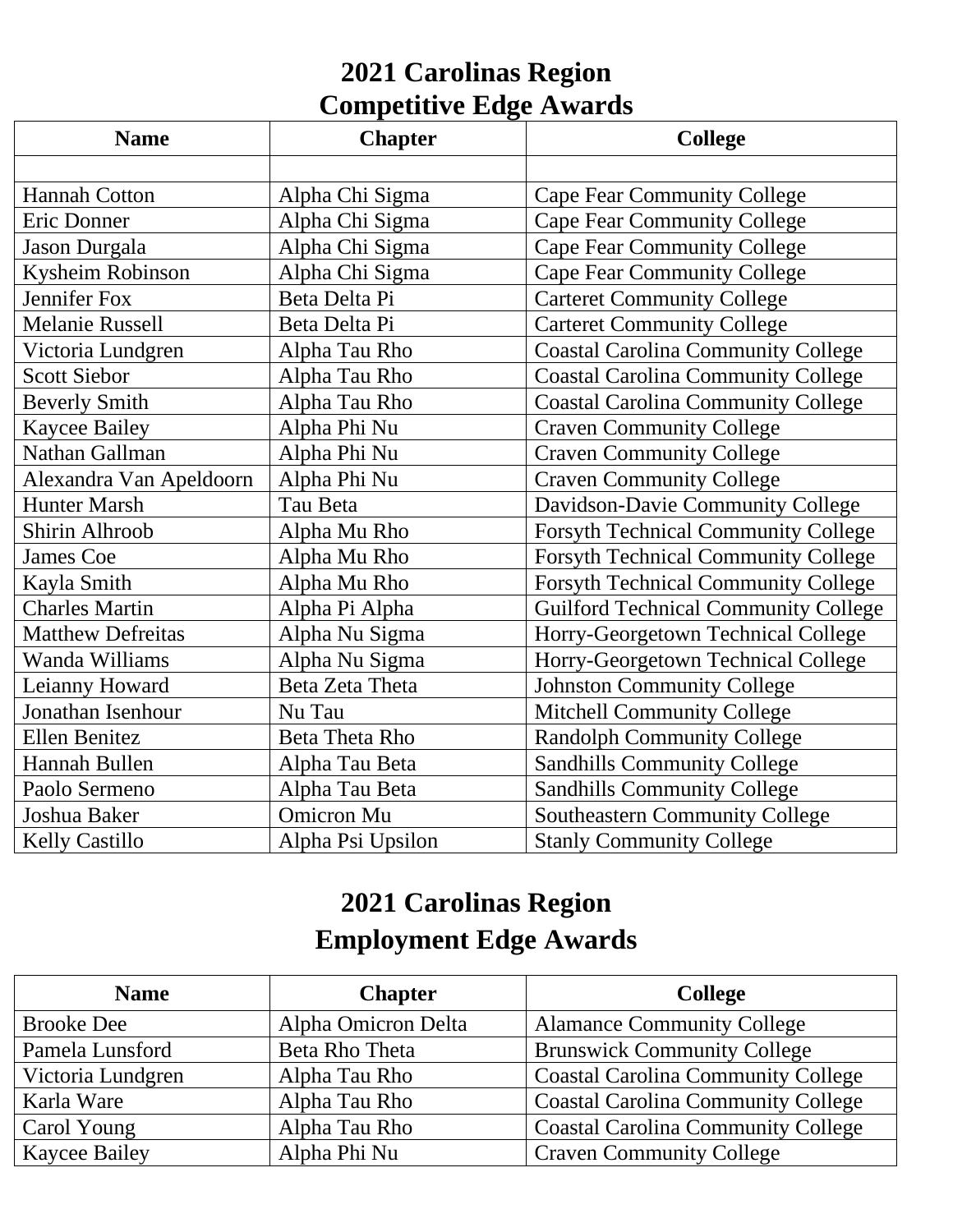| <b>Hunter Marsh</b>         | Tau Beta              | Davidson-Davie Community College            |
|-----------------------------|-----------------------|---------------------------------------------|
| <b>Onolunosen Abhulimen</b> | Alpha Mu Rho          | <b>Forsyth Technical Community College</b>  |
| James Coe                   | Alpha Mu Rho          | <b>Forsyth Technical Community College</b>  |
| <b>Hannah Crowson</b>       | Alpha Zeta Sigma      | Greenville Technical College                |
| <b>Megan Dagenhart</b>      | Alpha Pi Alpha        | <b>Guilford Technical Community College</b> |
| Ola Watson                  | Alpha Nu Sigma        | Horry-Georgetown Technical College          |
| Sara Oswald                 | Alpha Omega           | Carolinas Region Alumni Association         |
| <b>Robin Minton</b>         | Nu Tau                | Mitchell Community College                  |
| Jenrry Leon-Hernandez       | Alpha Tau Beta        | <b>Sandhills Community College</b>          |
| Joshua Baker                | <b>Omicron</b> Mu     | <b>Southeastern Community College</b>       |
| <b>Kelly Castillo</b>       | Alpha Psi Upsilon     | <b>Stanly Community College</b>             |
| Stephanie Hable             | Alpha Epsilon Omicron | <b>Trident Technical College</b>            |
| Erin Whitt                  | Alpha Sigma Chi       | <b>Vance-Granville Community College</b>    |
| Shabrina McPherson          | Alpha Kappa Omega     | <b>Wilkes Community College</b>             |
| Dejenee Gbaye               | Alpha Alpha Iota      | <b>York Technical College</b>               |

# **2021 Carolinas Region**

# **Research Edge Awards**

| <b>Name</b>              | <b>Chapter</b>   | <b>College</b>                              |
|--------------------------|------------------|---------------------------------------------|
| <b>Brandy Philyaw</b>    | Alpha Lambda Pi  | Caldwell Community College &                |
|                          |                  | <b>Technical Institute</b>                  |
| Olivia Griffin           | Alpha Chi Sigma  | <b>Cape Fear Community College</b>          |
| Jennifer Fox             | Beta Delta Pi    | <b>Carteret Community College</b>           |
| <b>Melanie Russell</b>   | Beta Delta Pi    | <b>Carteret Community College</b>           |
| Meghan Baskerville       | Alpha Tau Rho    | <b>Coastal Carolina Community College</b>   |
| Hannah Lowman            | Alpha Tau Rho    | <b>Coastal Carolina Community College</b>   |
| Victoria Lundgren        | Alpha Tau Rho    | <b>Coastal Carolina Community College</b>   |
| <b>Kaycee Bailey</b>     | Alpha Phi Nu     | <b>Craven Community College</b>             |
| <b>Nicolas Montero</b>   | Alpha Phi Nu     | <b>Craven Community College</b>             |
| <b>Shirin Alhroob</b>    | Alpha Mu Rho     | <b>Forsyth Technical Community College</b>  |
| <b>Ian Brewster</b>      | Alpha Mu Rho     | <b>Forsyth Technical Community College</b>  |
| Tasha Shankle            | Alpha Mu Rho     | <b>Forsyth Technical Community College</b>  |
| Paulina Page             | Alpha Mu Rho     | <b>Forsyth Technical Community College</b>  |
| Hannah Crowson           | Alpha Zeta Sigma | Greenville Technical College                |
| <b>Charles Martin</b>    | Alpha Pi Alpha   | <b>Guilford Technical Community College</b> |
| <b>Matthew Defreitas</b> | Alpha Nu Sigma   | Horry-Georgetown Technical College          |
| <b>Jason Hanson</b>      | Alpha Nu Sigma   | Horry-Georgetown Technical College          |
| Leila Rogers             | Alpha Nu Sigma   | Horry-Georgetown Technical College          |
| Jessica Wardlaw          | Alpha Nu Sigma   | Horry-Georgetown Technical College          |
| Ola Watson               | Alpha Nu Sigma   | Horry-Georgetown Technical College          |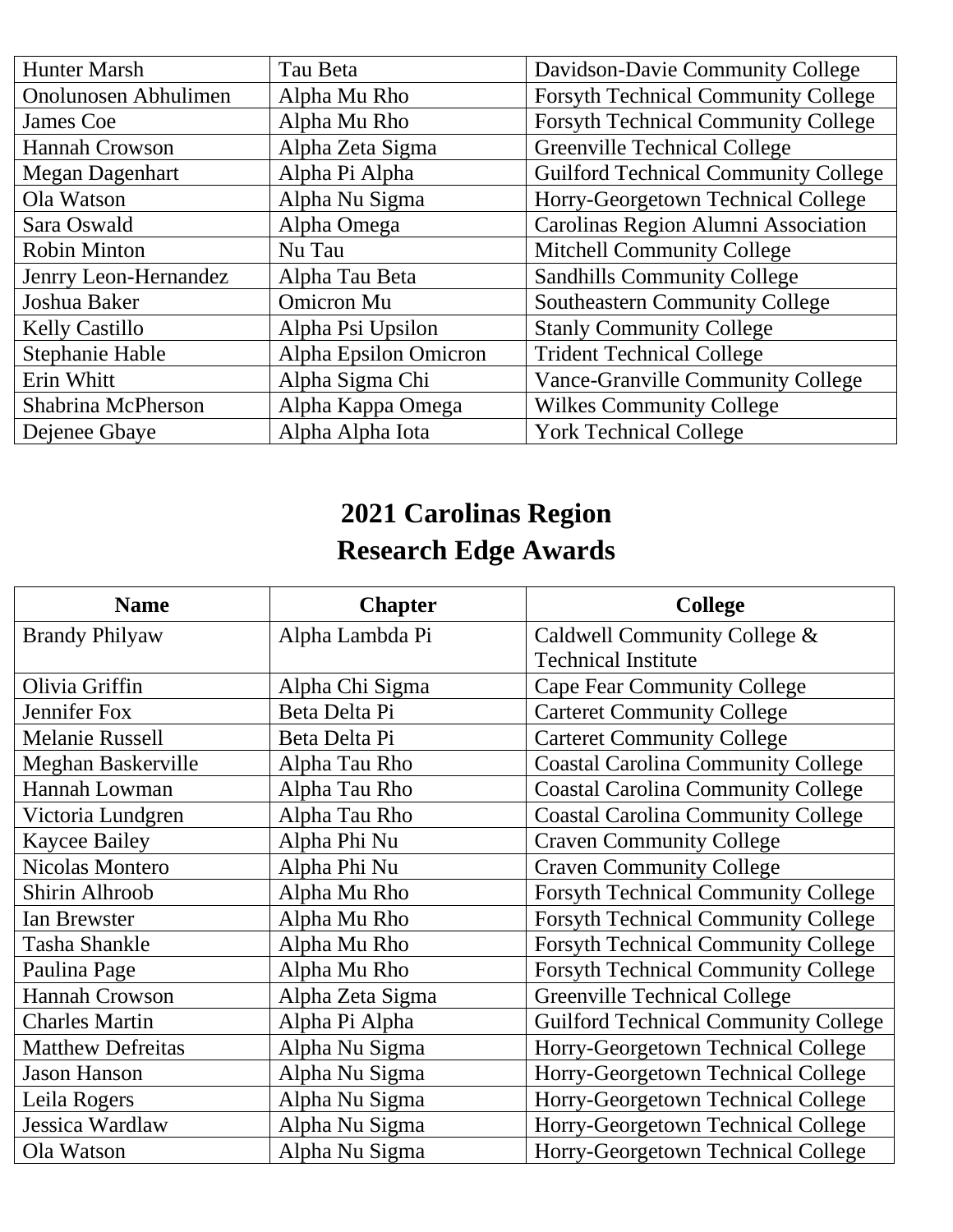| <b>Charity Brown</b>    | Beta Epsilon Chi      | <b>James Sprunt Community College</b>   |
|-------------------------|-----------------------|-----------------------------------------|
| Kathleen Verbryke       | Alpha Eta Kappa       | <b>Midlands Technical College</b>       |
| <b>Claire Chatfield</b> | Alpha Alpha Delta     | Orangeburg-Calhoun Technical College    |
| Donovan Dukes           | Alpha Alpha Delta     | Orangeburg-Calhoun Technical College    |
| <b>Kelly Castillo</b>   | Alpha Psi Upsilon     | <b>Stanly Community College</b>         |
| Kathleen Fowler         | Alpha Xi Tau          | <b>Surry Community College</b>          |
| <b>Brandie Hicks</b>    | Alpha Xi Tau          | <b>Surry Community College</b>          |
| <b>Stephanie Hable</b>  | Alpha Epsilon Omicron | <b>Trident Technical College</b>        |
| Amanda Belcher          | Beta Alpha Zeta       | <b>Wake Technical Community College</b> |
| Dominique Morgan        | Beta Alpha Zeta       | <b>Wake Technical Community College</b> |

# **2021 Carolinas Region Transfer Edge Awards**

| <b>Name</b>              | <b>Chapter</b>        | <b>College</b>                              |
|--------------------------|-----------------------|---------------------------------------------|
| <b>Brooke Dee</b>        | Alpha Omicron Delta   | <b>Alamance Community College</b>           |
| Nalani Motley            | Phi Lambda            | <b>Central Piedmont Community College</b>   |
| <b>Inanna Meinart</b>    | Beta Tau Phi          | <b>Durham Technical Community College</b>   |
| Onolunosen Abhulimen     | Alpha Mu Rho          | <b>Forsyth Technical Community College</b>  |
| <b>Shirin Alhroob</b>    | Alpha Mu Rho          | <b>Forsyth Technical Community College</b>  |
| <b>Tasha Shankle</b>     | Alpha Mu Rho          | <b>Forsyth Technical Community College</b>  |
| <b>Megan Dagenhart</b>   | Alpha Pi Alpha        | <b>Guilford Technical Community College</b> |
| <b>Charles Martin</b>    | Alpha Pi Alpha        | <b>Guilford Technical Community College</b> |
| <b>Matthew Defreitas</b> | Alpha Nu Sigma        | Horry-Georgetown Technical College          |
| Irma Hall                | Alpha Nu Sigma        | Horry-Georgetown Technical College          |
| Jessica Wardlaw          | Alpha Nu Sigma        | Horry-Georgetown Technical College          |
| Ola Watson               | Alpha Nu Sigma        | Horry-Georgetown Technical College          |
| <b>Mel Pearson</b>       | Alpha Omega           | Carolinas Region Alumni Association         |
| Jonathan Pena            | Beta Zeta Theta       | <b>Johnston Community College</b>           |
| <b>Caitlin Burks</b>     | Beta Theta Rho        | <b>Randolph Community College</b>           |
| Dashanese Carpio-Ventura | Beta Theta Rho        | <b>Randolph Community College</b>           |
| Cara Marchand            | Alpha Tau Beta        | <b>Sandhills Community College</b>          |
| Joshua Baker             | <b>Omicron</b> Mu     | <b>Southeastern Community College</b>       |
| Kelly Castillo           | Alpha Psi Upsilon     | <b>Stanly Community College</b>             |
| <b>Cameron Brown</b>     | Alpha Xi Tau          | <b>Surry Community College</b>              |
| <b>Brandie Hicks</b>     | Alpha Xi Tau          | <b>Surry Community College</b>              |
| <b>Shannon Reynolds</b>  | Alpha Lambda Beta     | Technical College of the Lowcountry         |
| <b>Tiani Batiste</b>     | Alpha Epsilon Omicron | <b>Trident Technical College</b>            |
| Stephanie Hable          | Alpha Epsilon Omicron | <b>Trident Technical College</b>            |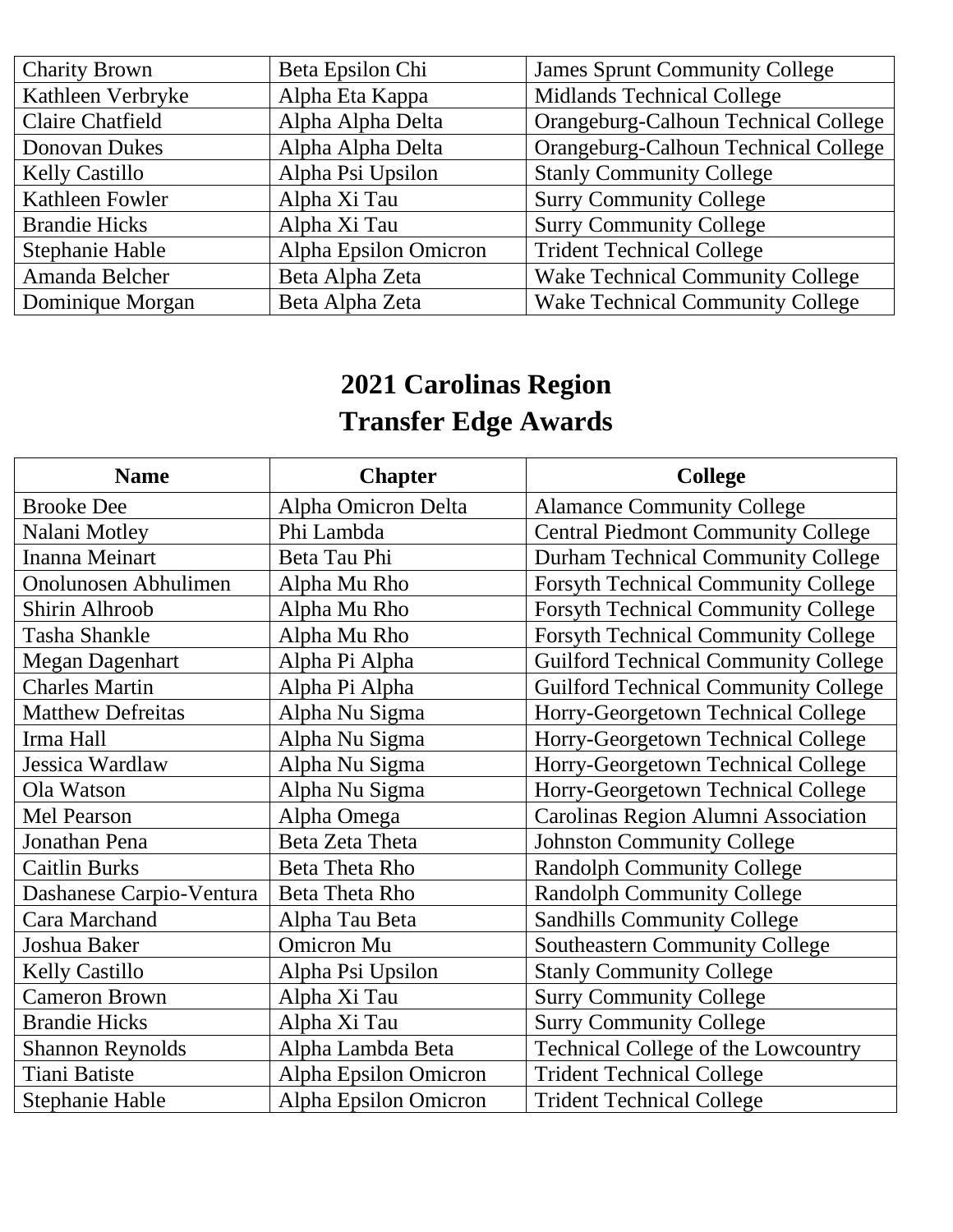# **2021 Carolinas Region Edge 4for4 Overachiever Awards**

| <b>Name</b>           | <b>Chapter</b>        | <b>College</b>                              |
|-----------------------|-----------------------|---------------------------------------------|
| Meghan Baskerville    | Alpha Tau Rho         | <b>Coastal Carolina Community College</b>   |
| Shirin Alhroob        | Alpha Mu Rho          | <b>Forsyth Technical Community College</b>  |
| <b>Charles Martin</b> | Alpha Pi Alpha        | <b>Guilford Technical Community College</b> |
| <b>Jason Hanson</b>   | Alpha Nu Sigma        | Horry-Georgetown Technical College          |
| <b>Kelly Castillo</b> | Alpha Psi Upsilon     | <b>Stanly Community College</b>             |
| Stephanie Hable       | Alpha Epsilon Omicron | <b>Trident Technical College</b>            |

# **2021 Carolinas Region Hall of Honor**

| Hannah         | Cotton     | Alpha Chi Sigma     | <b>Cape Fear Community College</b>        |
|----------------|------------|---------------------|-------------------------------------------|
| Eric           | Donner     | Alpha Chi Sigma     | <b>Cape Fear Community College</b>        |
| Jordyn         | Reuter     | Alpha Chi Sigma     | <b>Cape Fear Community College</b>        |
| Jon            | Siemon     | Alpha Chi Sigma     | <b>Cape Fear Community College</b>        |
| Melanie        | Russell    | Beta Delta Pi       | <b>Carteret Community College</b>         |
| Taylor         | Gonzales   | Beta Eta Pi         | <b>Central Carolina Technical College</b> |
| Torie          | Williamson | Beta Eta Pi         | <b>Central Carolina Technical College</b> |
| Hannah         | Lowman     | Alpha Tau Rho       | <b>Coastal Carolina Community College</b> |
| Haley          | Mendenhall | Tau Beta            | Davidson-Davie Community College          |
| Lawanda        | Croom      | Alpha Zeta Sigma    | Greenville Technical College              |
| Matthew        | Defreitas  | Alpha Nu Sigma      | Horry-Georgetown Technical College        |
| Ola            | Watson     | Alpha Nu Sigma      | Horry-Georgetown Technical College        |
|                |            | <b>Beta Upsilon</b> |                                           |
| Frank          | Raya-Viera | Delta               | <b>Nash Community College</b>             |
| Holt           | Teague     | Beta Nu Upsilon     | <b>Pitt Community College</b>             |
| Paolo          | Sermeno    | Alpha Tau Beta      | <b>Sandhills Community College</b>        |
| <b>Nicolas</b> | Rodriguez  | Beta Sigma Psi      | <b>Spartanburg Community College</b>      |
| Michele        | Nunziata   | Alpha Alpha Iota    | <b>York Technical College</b>             |
| Allyson        | Velkovich  | Alpha Alpha Iota    | <b>York Technical College</b>             |

# **2021 Carolinas Region Alumni Hall of Honor**

| Douglas Bai | Alpha Chi Sigma | Cape Fear Community College    |
|-------------|-----------------|--------------------------------|
| Mel Pearson | Alpha Omega     | Carolinas Region Alumni Assoc. |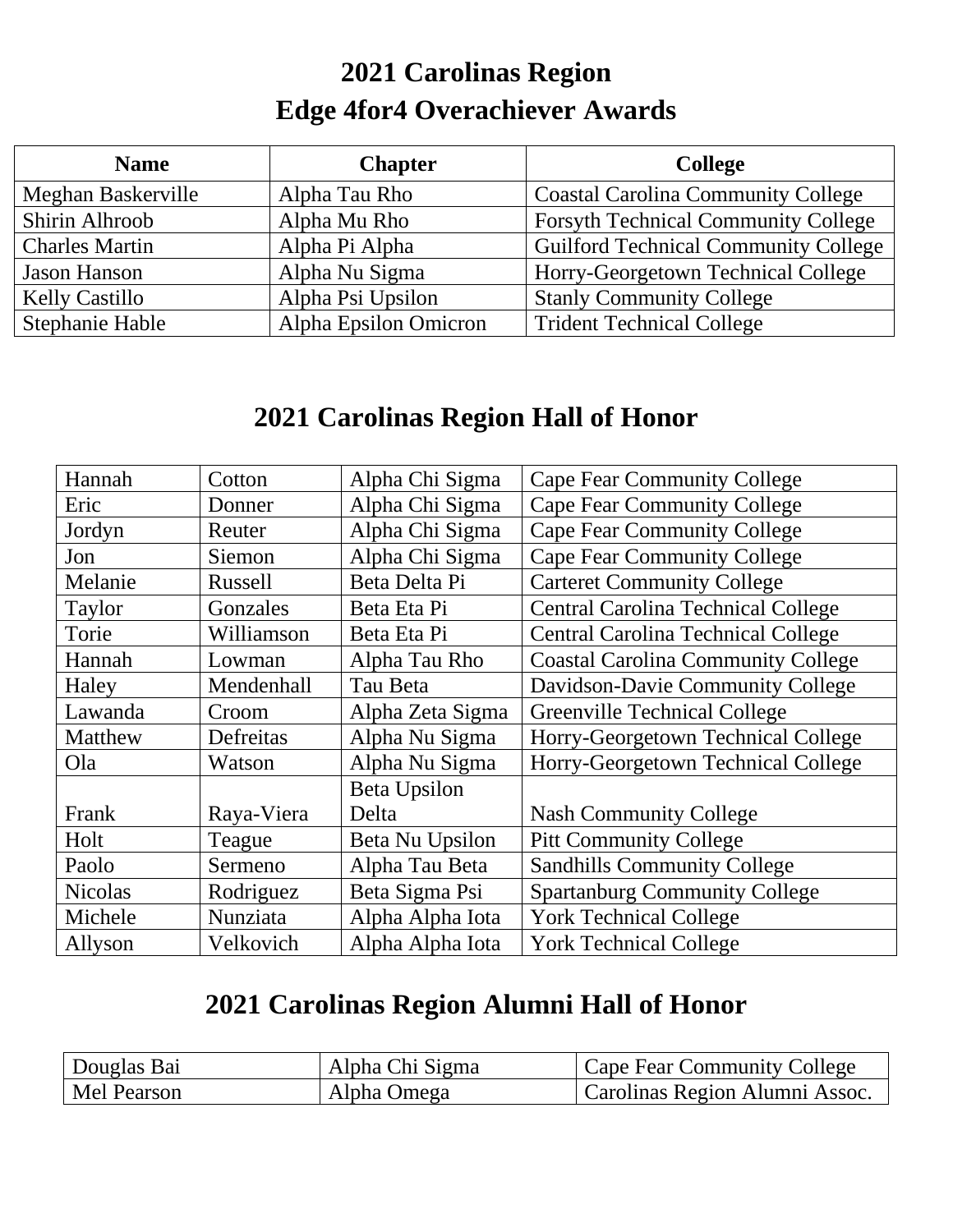## **2021 Carolinas Region Hallmark Awards**

*These awards were presented at the Saturday afternoon awards banquet.*

## **Five-Star Chapter Plan**

#### One-Star Chapter Awards

Brunswick Community College, Beta Eta Lambda Chapter Cabarrus College of Health Sciences, Beta Delta Chi Chapter Carolinas College of Health Sciences, Beta Zeta Sigma Chapter Denmark Technical College, Alpha Epsilon Psi Chapter ECPI University, Beta Omicron Epsilon Chapter ECPI University, Beta Pi Zeta Chapter ECPI University, Beta Xi Epsilon Chapter Florence-Darlington Technical College, Alpha Chi Pi Chapter Isothermal Community College, Sigma Chi Chapter Louisburg College, Gamma Upsilon Chapter McDowell Technical Community College, Beta Zeta Lambda Chapter Montgomery Community College, Beta Xi Omicron Chapter Northeastern Technical College, Alpha Kappa Theta Chapter Pamlico Community College, Alpha Xi Omicron Chapter Piedmont Technical College, Omega Chi Chapter Robeson Community College, Beta Delta Mu Chapter Tri-County Community College, Alpha Eta Xi Chapter Williamsburg Technical College, Alpha Sigma Gamma Chapter

#### Two-Star Chapter Awards

Aiken Technical College, Alpha Xi Lambda Chapter Asheville–Buncombe Technical Community College, Alpha Upsilon Eta Chapter Bladen Community College, Beta Rho Theta Chapter Blue Ridge Community College, Alpha Rho Upsilon Chapter Catawba Valley Community College, Beta Eta Delta Chapter Central Piedmont Community College, Phi Lambda Chapter Cleveland Community College, Beta Iota Pi Chapter Durham Technical Community College, Beta Tau Phi Chapter ECPI University, Beta Rho Gamma Chapter ECPI University, Beta Rho Sigma Chapter Fayetteville Technical Community College, Alpha Tau Phi Chapter Guilford Technical Community College, Alpha Pi Alpha Chapter Halifax Community College, Alpha Eta Phi Chapter Haywood Community College, Alpha Lambda Mu Chapter James Sprunt Community College, Beta Epsilon Chi Chapter Lenoir Community College, Omicron Rho Chapter Martin Community College, Alpha Chi Gamma Chapter Mitchell Community College, Nu Tau Chapter Richmond Community College, Beta Nu Sigma Chapter Roanoke-Chowan Community College, Beta Nu Mu Chapter Rockingham Community College, Alpha Kappa Pi Chapter Sampson Community College, Beta Theta Zeta Chapter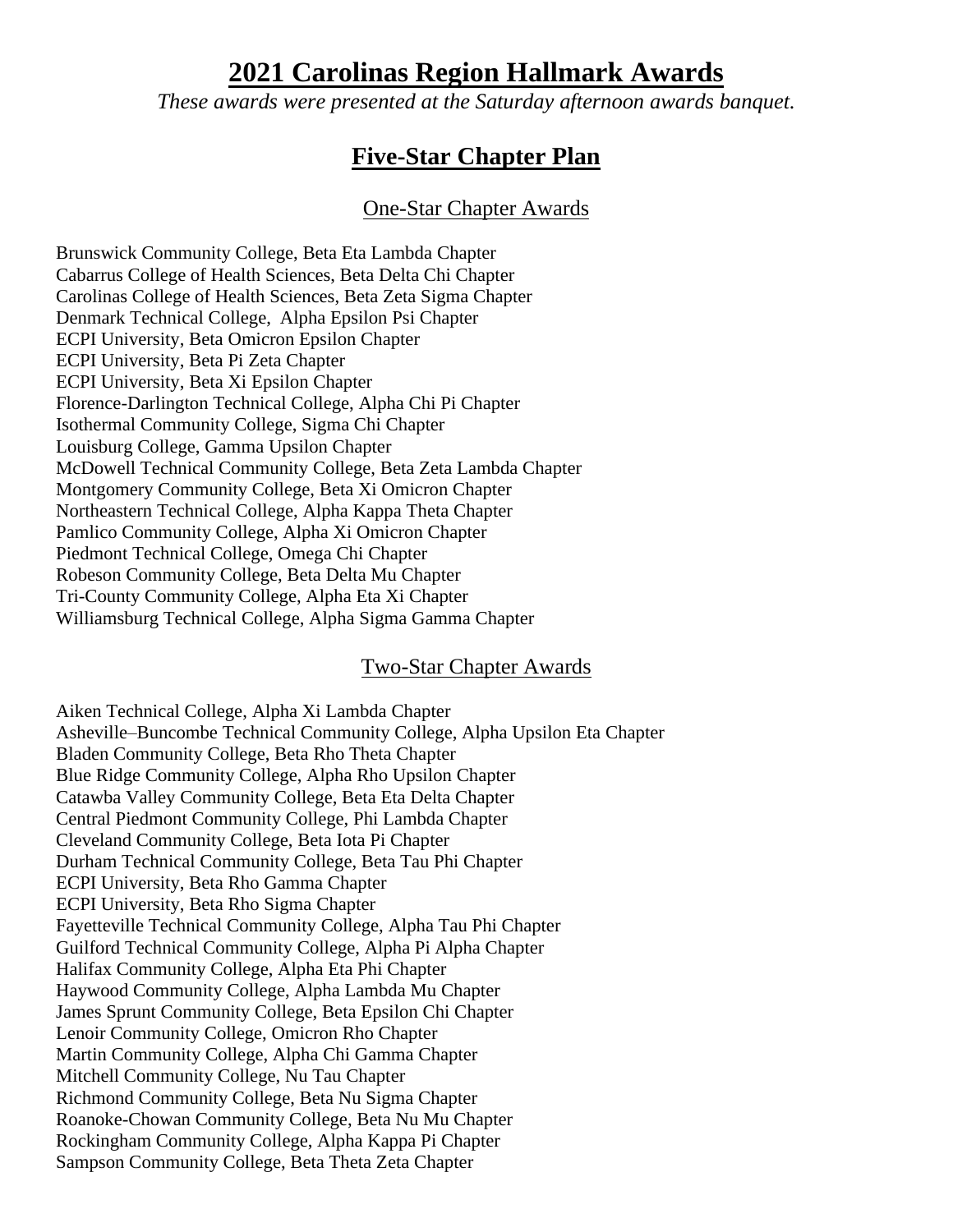South Piedmont Community College, Alpha Omega Psi Chapter Technical College of the Lowcountry, Alpha Lambda Beta Chapter Tri-County Technical College, Alpha Zeta Beta Chapter Vance-Granville Community College, Alpha Sigma Chi Chapter Wake Technical Community College, Beta Alpha Zeta Chapter Wayne Community College, Upsilon Chi Chapter Western Piedmont Community College, Alpha Gamma Mu Chapter Wilkes Community College, Alpha Kappa Omega Chapter

#### Three-Star Chapter Awards

Bermuda College, Beta Chi Upsilon Chapter Johnston Community College, Beta Zeta Theta Chapter Rowan-Cabarrus Community College, Beta Tau Theta Chapter Stanly Community College, Alpha Psi Upsilon Chapter

#### Four-Star Chapter Awards

Alamance Community College, Alpha Omicron Delta Chapter Central Carolina Technical College, Beta Eta Pi Chapter Forsyth Technical Community College, Alpha Mu Rho Chapter Greenville Technical College, Alpha Zeta Sigma Chapter

#### Five-Star Chapter Awards

Caldwell Community College and Technical Institute, Alpha Lambda Pi Chapter Cape Fear Community College, Alpha Chi Sigma Chapter Carteret Community College, Beta Delta Pi Chapter Central Carolina Community College, Beta Sigma Phi Chapter Coastal Carolina Community College, Alpha Tau Rho Chapter Craven Community College, Alpha Phi Nu Chapter Davidson County Community College, Tau Beta Chapter Edgecombe Community College, Alpha Omega Nu Chapter Horry-Georgetown Technical College, Alpha Nu Sigma Chapter Midlands Technical College, Alpha Eta Kappa Chapter Nash Community College, Beta Upsilon Delta Chapter Orangeburg-Calhoun Technical College, Alpha Alpha Delta Chapter Piedmont Community College, Alpha Upsilon Theta Chapter Pitt Community College, Beta Nu Upsilon Chapter Randolph Community College, Beta Theta Rho Chapter Sandhills Community College, Alpha Tau Beta Chapter Southeastern Community College, Omicron Mu Chapter Spartanburg Community College, Beta Sigma Psi Chapter Surry Community College, Alpha Xi Tau Chapter Trident Technical College, Alpha Epsilon Omicron Chapter Wilson Community College, Alpha Nu Tau Chapter York Technical College, Alpha Alpha Iota Chapter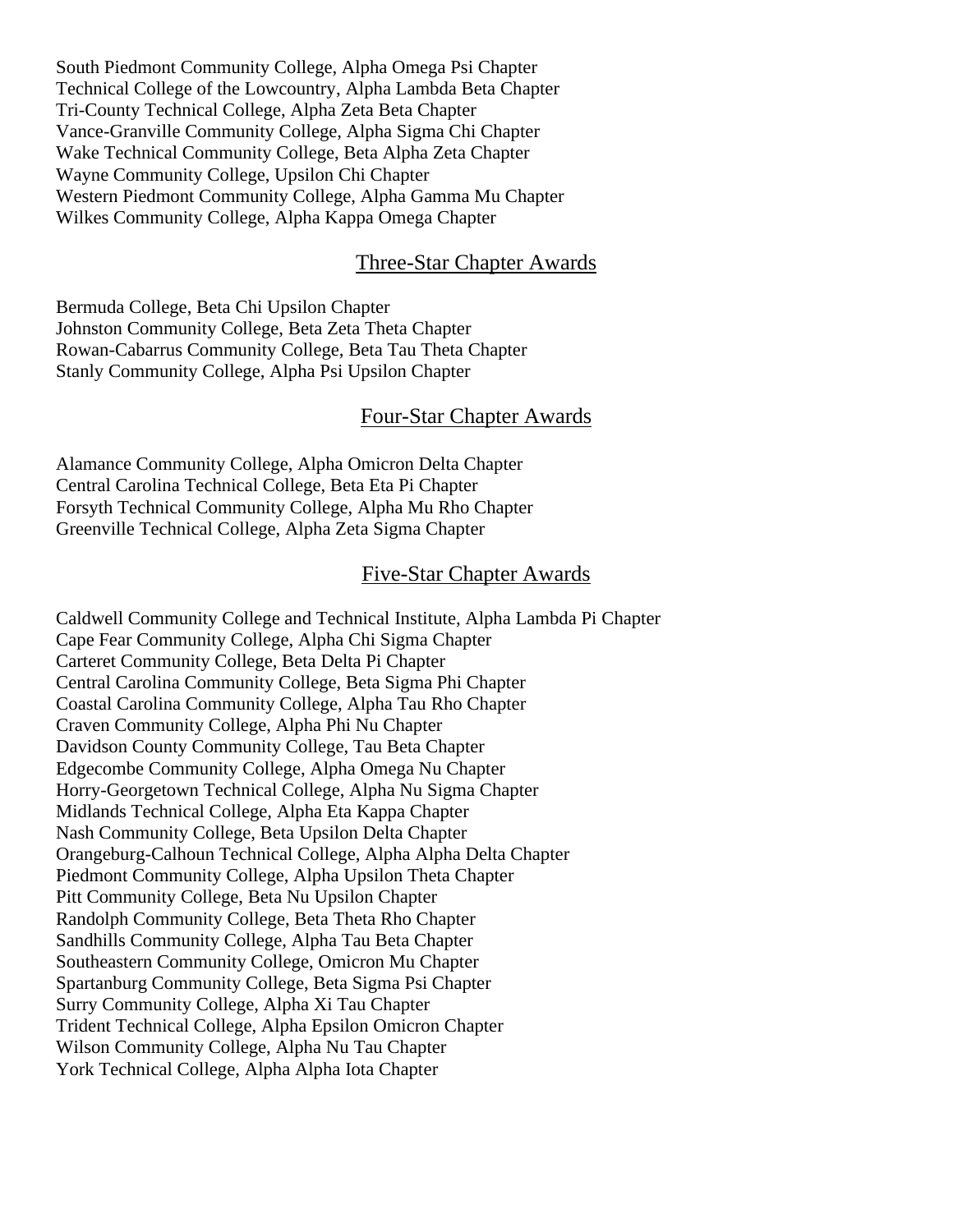## **Distinguished Honors in Action Award – by Theme**

#### **Theme 1: The Heirs of Our Ways**

Tau Beta, Davidson-Davie Community College

#### **Theme 2: Natural and Constructed Environments**

Alpha Nu Sigma, Horry-Georgetown Technical College

#### **Theme 3: Trade, Craftsmanship, and Industry**

Alpha Tau Rho, Coastal Carolina Community College

#### **Theme 4: Expressions of Truth** Alpha Xi Tau, Surry Community College

#### **Theme 5: Resistance – Reform, Rebellion, Revolution** Alpha Chi Sigma, Cape Fear Community College

#### **Theme 6: Perception of Progress** Alpha Omega Nu, Edgecombe Community College

**Theme 7: Life and Death** Alpha Phi Nu, Craven Community College

## **Distinguished Honors in Action Project Award**

#### Distinguished Honors in Action Project – Honorable Mention

Alpha Chi Sigma, Cape Fear Community College Alpha Nu Tau, Wilson Community College Alpha Alpha Iota, York Technical College

#### Distinguished Honors in Action Project

Tau Beta, Davidson-Davie Community College Alpha Nu Sigma, Horry-Georgetown Technical College Alpha Eta Kappa, Midlands Technical College Alpha Xi Tau, Surry Community College

## **Distinguished College Project Award**

#### Distinguished College Project Award – Honorable Mention

Alpha Chi Sigma, Cape Fear Community College Alpha Alpha Delta, Orangeburg-Calhoun Technical College Beta Nu Upsilon, Pitt Community College Beta Sigma Psi, Spartanburg Community College Alpha Xi Tau, Surry Community College Alpha Epsilon Omicron, Trident Technical College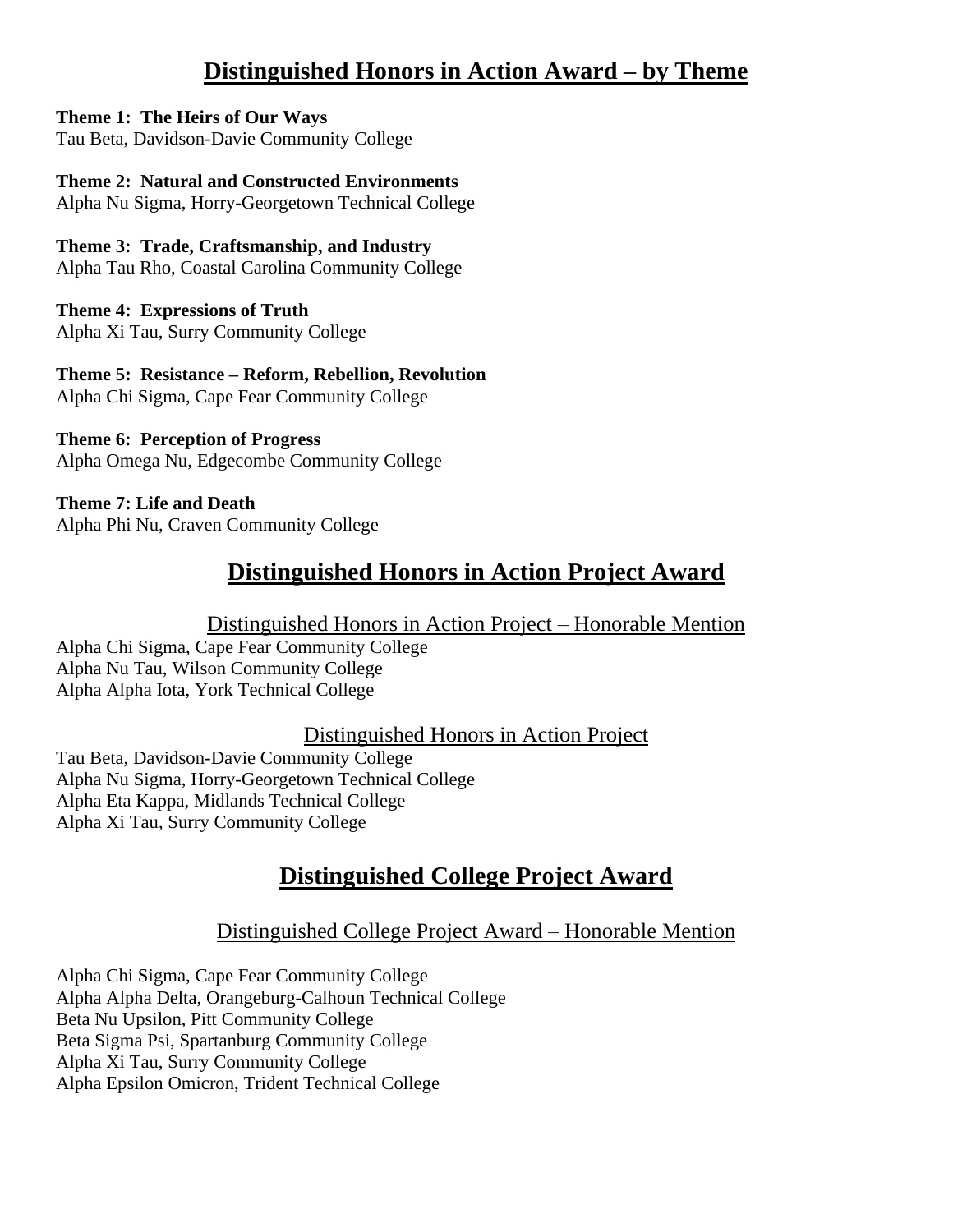#### Distinguished College Project Award

Alpha Phi Nu, Craven Community College Tau Beta, Davidson-Davie Community College Alpha Nu Sigma, Horry-Georgetown Technical College Beta Theta Rho, Randolph Community College

## **Distinguished Chapter Member**

### Distinguished Chapter Member – Honorable Mention

Taylor Gonzales, Beta Eta Pi, Central Carolina Technical College Hannah Lowman, Alpha Tau Rho, Coastal Carolina Community College

#### Distinguished Chapter Member

Jon Siemon, Alpha Chi Sigma, Cape Fear Community College

## **Distinguished Chapter Officer**

#### Distinguished Chapter Officer – Honorable Mention

Michele Nunziata, Alpha Alpha Iota, York Technical College Allyson Velkovich, Alpha Alpha Iota, York Technical College

#### Distinguished Chapter Officer

Hannah Cotton, Alpha Chi Sigma, Cape Fear Community College Jordyn Reuter, Alpha Chi Sigma, Cape Fear Community College Haley Mendenhall, Tau Beta, Davidson-Davie Community College Matthew Defreitas, Alpha Nu Sigma, Horry-Georgetown Technical College Ola Watson, Alpha Nu Sigma, Horry-Georgetown Technical College

## **Distinguished Chapter Officer Team**

#### Distinguished Chapter Officer Team – Honorable Mention

Beta Sigma Phi, Central Carolina Community College Beta Theta Rho, Randolph Community College

#### Distinguished Chapter Officer Team

Alpha Chi Sigma, Cape Fear Community College Alpha Nu Sigma, Horry-Georgetown Technical College Alpha Alpha Iota, York Technical College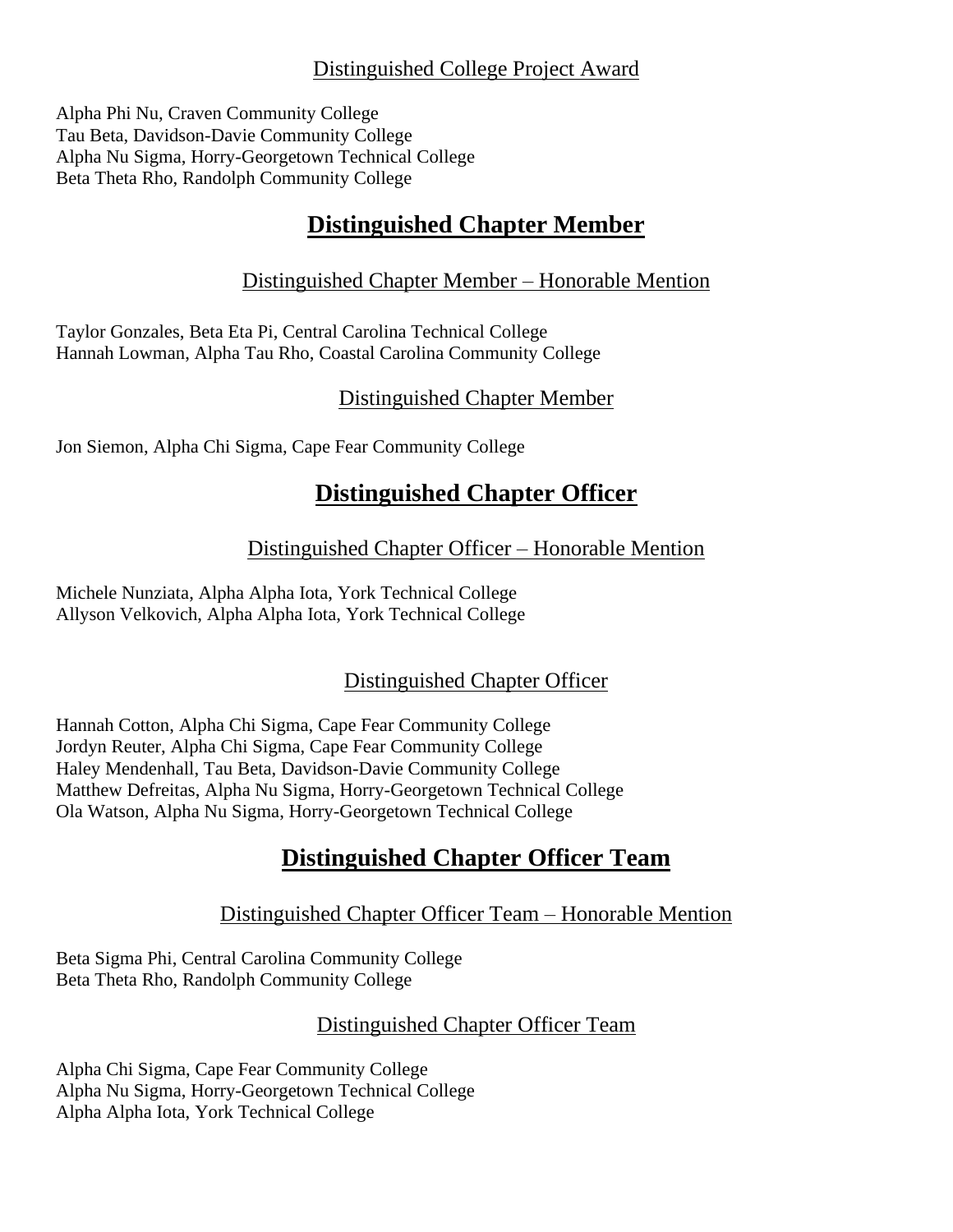## **Joan Keller Scholarship Award**

Jon Siemon, Alpha Chi Sigma, Cape Fear Community College

## **"Papa" John Sharpe Scholarship Award**

Michele Nunziata, Alpha Alpha Iota, York Technical College

## **Distinguished Alumni Member**

#### Distinguished Alumni Member

Douglas Bai, Alpha Chi Sigma, Cape Fear Community College Mel Pearson, Alpha Omega, Carolinas Region Alumni Association Gloria Whitaker, Alpha Omega Nu, Edgecombe Community College

## **Horizon Awards**

Melissa McCarraher, Alpha Lambda Pi, Caldwell Community College & Technical Institute Kate Santhuff, Alpha Chi Sigma, Cape Fear Community College Jennifer Fox, Beta Delta Pi, Carteret Community College Rodney Powell, Beta Sigma Phi, Central Carolina Community College Kristen Leverentz, Alpha Tau Rho, Coastal Carolina Community College Kathryn Amerson, Alpha Phi Nu, Craven Community College Edward Sabat, Alpha Phi Nu, Craven Community College Sharon Carter, Tau Beta, Davidson County Community College Tamara Frank-Pourvady, Alpha Omega Nu, Edgecombe Community College Kismet Loftin-Bell, Alpha Mu Rho, Forsyth Technical Community College Leila Rogers, Alpha Nu Sigma, Horry-Georgetown Technical College Tamara Miles, Alpha Alpha Delta, Orangeburg-Calhoun Technical College Kathleen Fowler, Alpha Xi Tau, Surry Community College Mozell Rollerson, Alpha Epsilon Omicron, Trident Technical College Christine Solomon, Alpha Epsilon Omicron, Trident Technical College

## **Paragon Award for New Advisors**

#### Paragon Award for New Advisors

Heather Eddy, Alpha Alpha Iota, York Technical College

## **Distinguished Advisor**

Distinguished Advisor Award

Trisha Miller, Beta Delta Pi, Carteret Community College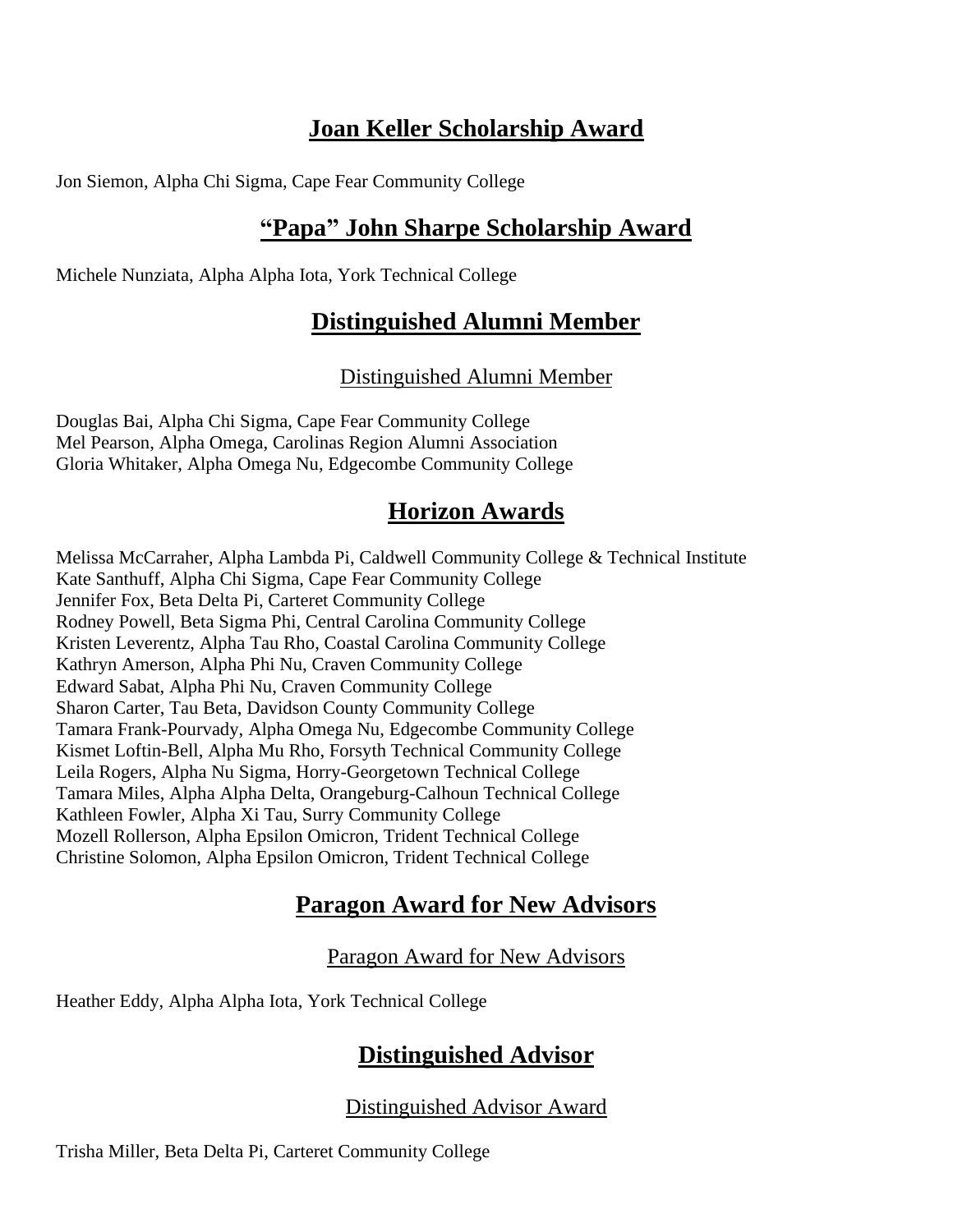## **Continued Excellence Award for Advisors**

## Continued Excellence Award for Advisors

Beth Carraway, Alpha Nu Sigma, Horry-Georgetown Technical College Mozell Rollerson, Alpha Epsilon Omicron, Trident Technical College Christine Solomon, Alpha Epsilon Omicron, Trident Technical College

## **Distinguished College Administrator**

Dr. Kathleen Gallman, Craven Community College

## **Paragon President Award**

Dr. Greg McLeod, Edgecombe Community College

## **Distinguished College President**

Dr. Tim Wright, Wilson Community College

## **Carolinas Region Distinguished Community Service Award**

## Carolinas Region Distinguished Community Service Award

Alpha Nu Sigma, Horry-Georgetown Technical College

## **eNewsletter Award**

Alpha Omega Nu, Edgecombe Community College

## **Website Award** Website Award – Honorable Mention

Alpha Lambda Pi, Caldwell Community College and Technical Institute Alpha Chi Sigma, Cape Fear Community College

Website Award

Alpha Nu Sigma, Horry-Georgetown Technical College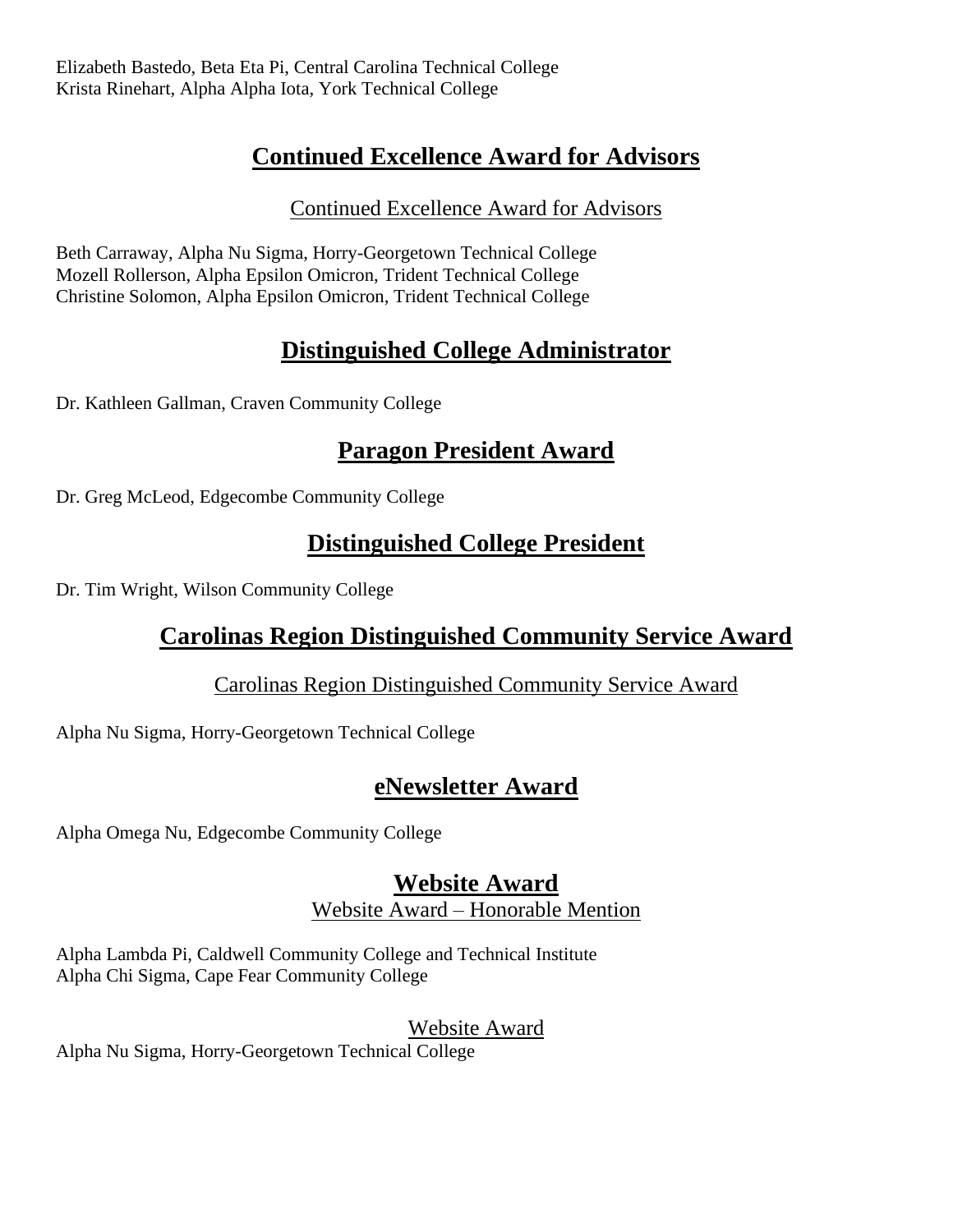## **Most Improved Chapters**

Beta Zeta Theta, Johnston Community College Alpha Upsilon Theta, Piedmont Community College Beta Tau Theta, Rowan-Cabarrus Community College Alpha Nu Tau, Wilson Community College

## **Distinguished Chapter Awards**

#### Distinguished Chapter Awards – Honorable Mention

Alpha Phi Nu, Craven Community College Alpha Alpha Delta, Orangeburg-Calhoun Technical College Beta Theta Rho, Randolph Community College Beta Sigma Psi, Spartanburg Community College Alpha Epsilon Omicron, Trident Technical College Alpha Nu Tau, Wilson Community College Alpha Alpha Iota, York Technical College

#### Distinguished Chapters

Alpha Chi Sigma, Cape Fear Community College Tau Beta, Davidson County Community College Beta Nu Upsilon, Pitt Community College

#### Beta Tau Continued Excellence

Alpha Nu Sigma, Horry-Georgetown Technical College Alpha Xi Tau, Surry Community College